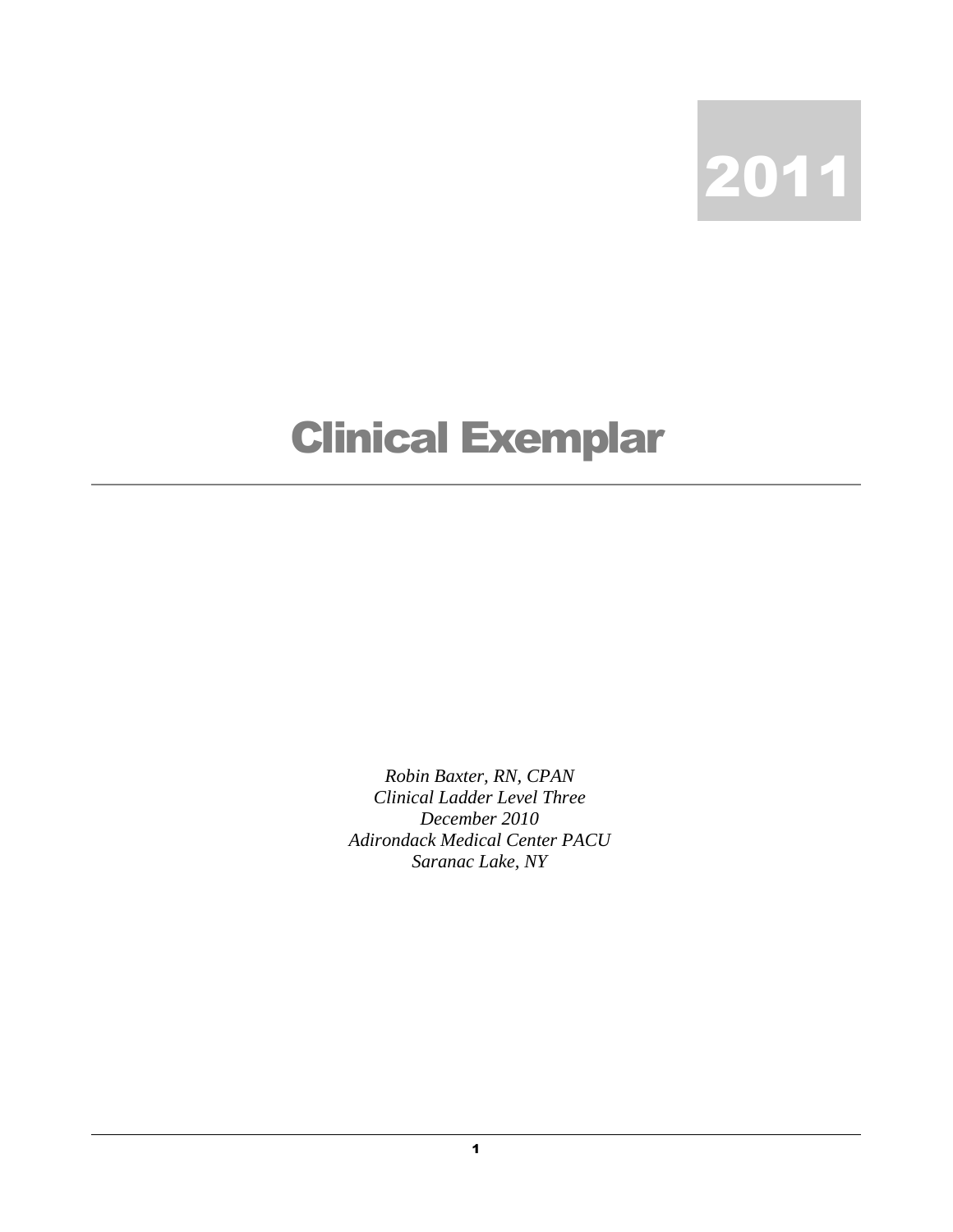**Story** 17

## CARING AND COMPASSION, ABOX OF MINTS AND TWO HUGS

t was a typical day in the PACU. My first patient was wheeled in after an orthopedic procedure. He was about 19 years old. He was a bit anxious and in some post-op pain as one would expect. I began taking care of him. I talked to him, reassured him, joked a bit and medicated him for pain. As I was preparing to take him to his room he asked if I would write down my name so he could "get me something". I did write down my name but assured him that it was absolutely not necessary to get me anything. Later that afternoon one of the surgical nurses came into PACU and handed me a box of mints and a thank-you note. The note read "thanks for taking good care of me and being so nice". I was so touched by this small gift. I

While the box of mints was small, to me the gesture of appreciation was large. While I thought I had simply done my job, the patient's perception was different. He truly appreciated the simple compassion and kindness I had shown him.

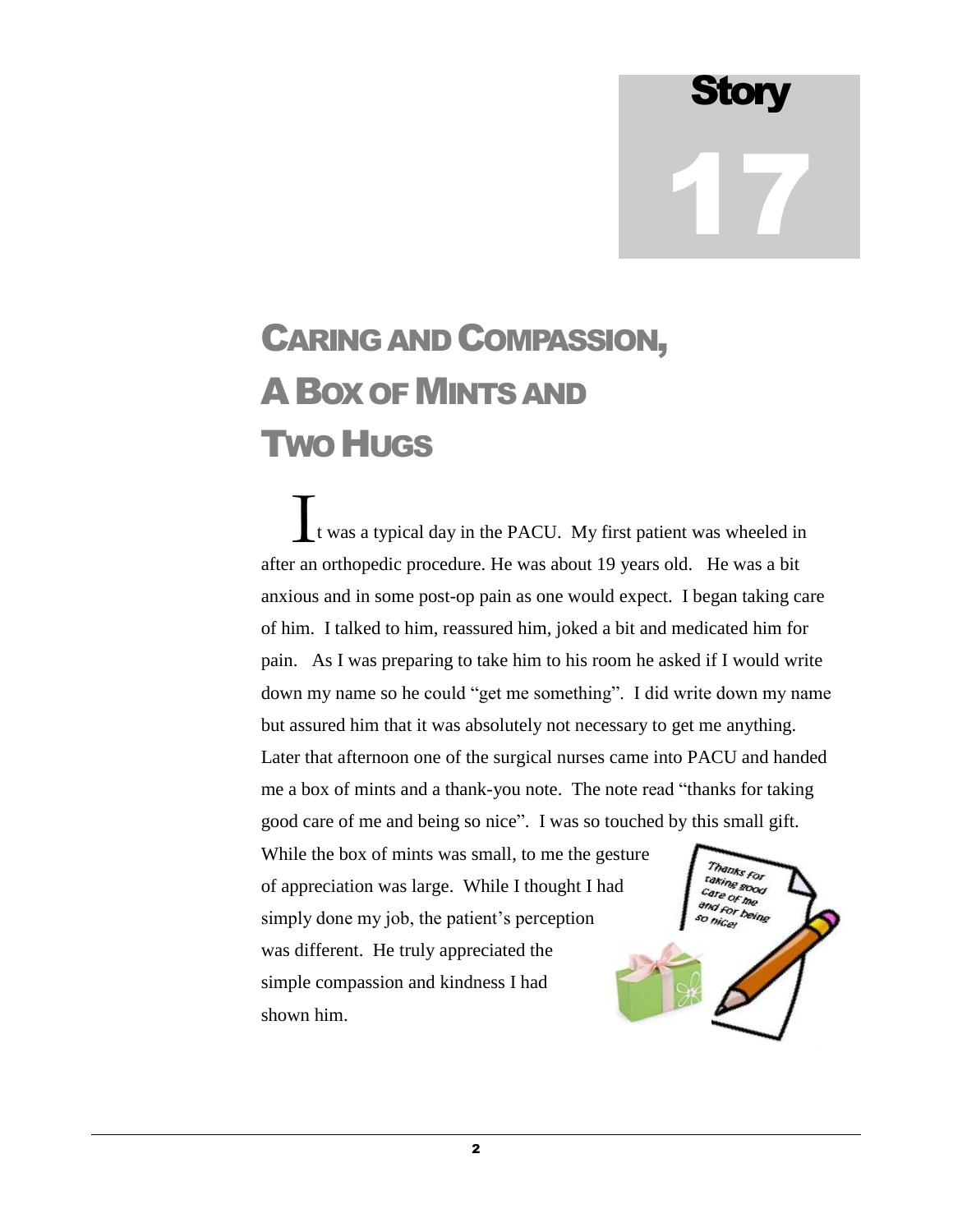Now turn the tables around. In November my husband and I were blindsided by one of the most frightening diagnosis ever. My husband had a fairly advanced stage of cancer. We learned this likely diagnosis in a hospital emergency room in St. Thomas. Scared and definitely out of our comfort zone we arrived at the emergency room. The facility appeared dated and the equipment a bit sparse compared to AMC. But the Registered nurses and ER Physician were efficient and knowledgeable. But even more important they were caring and empathetic. Upon the ENT physician's diagnosis of cancer, (we knew not definitive but probable at the time) they seemed genuinely sad for us. Upon leaving the ER two of the nurses gave



us each a hug and wished us well. Even though it did not change the diagnosis or what we would be facing on arrival back home those two hugs were such a comforting gesture.

I think caring and compassion are one of the most, if not the most important thing we have to convey to our patients. Diagnostically we want to have state of the art equipment available for our use to better care for our patients. We absolutely want to be able to cure as much illness as we can

through the best medications and the best treatments. Our patients expect that we have expertise and critical thinking skills and those skills will keep them safe. But to the vulnerable patient facing an illness they also need to see that someone cares. They need to see human compassion. Such a big part of their level of emotional comfort relies on the caring and empathy of the professional nurse and other health care providers.

*I think caring and compassion are one of the most, if not the most important thing we have to convey to our patients.*